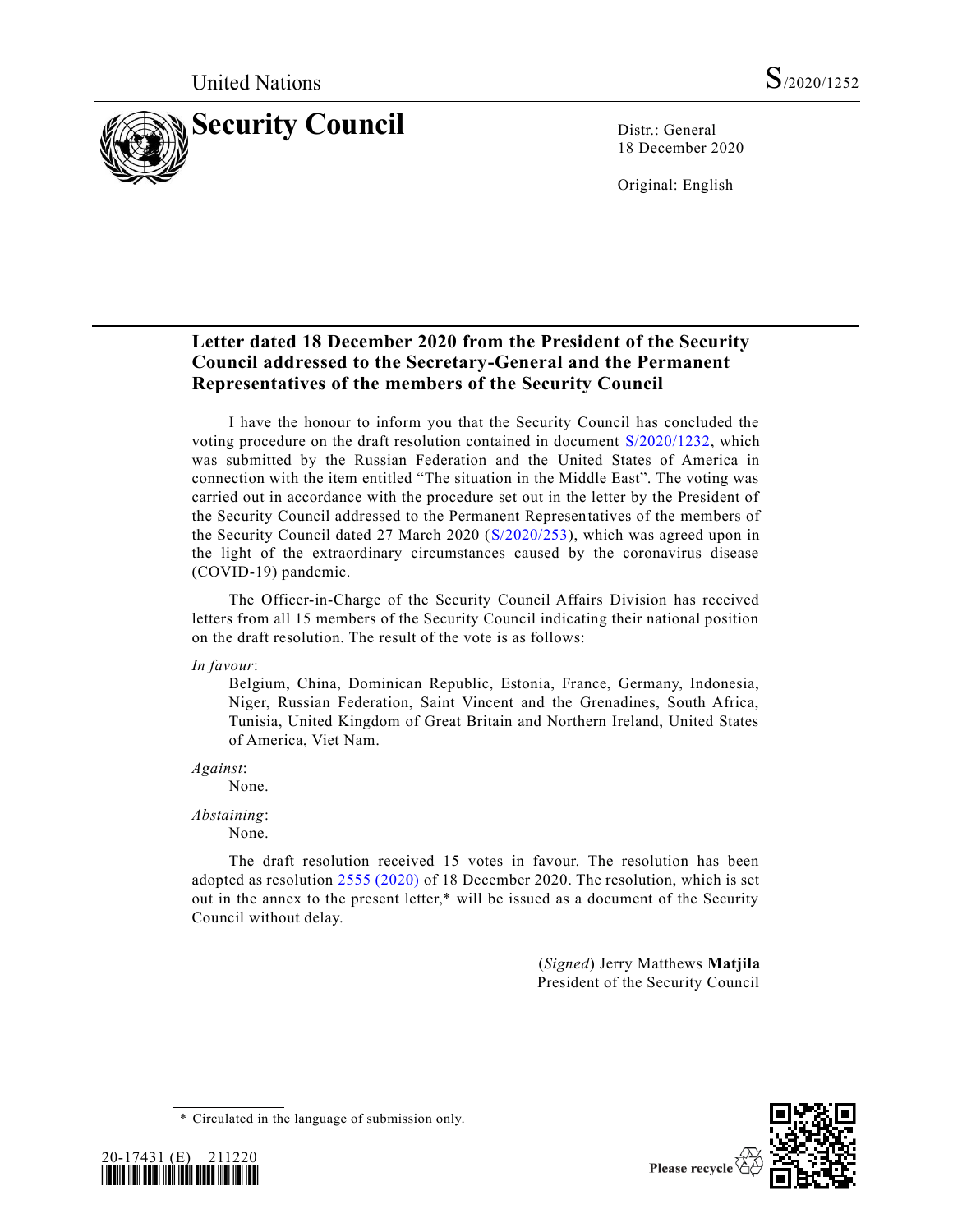## **Annex**

United Nations S/RES/2555 (2020)



**Security Council Security Council Distrement in the U** District General

18 December 2020

## **Resolution 2555 (2020)**

### **Adopted by the Security Council on 18 December 2020**

### *The Security Council*,

*Noting* with concern that the situation in the Middle East is tense and is likely to remain so, unless and until a comprehensive settlement covering all aspects of the Middle East problem can be reached,

*Having considered* the reports of the Secretary-General on the United Nations Disengagement Observer Force (UNDOF) of 25 September 2020 [\(S/2020/945\)](https://undocs.org/en/S/2020/945) and 2 December 2020 [\(S/2020/1159\)](https://undocs.org/en/S/2020/1159), and also reaffirming its resolution [1308 \(2000\)](https://undocs.org/en/S/RES/1308(2000)) of 17 July 2000,

*Stressing* that both parties must abide by the terms of the 1974 Disengagement of Forces Agreement between Israel and the Syrian Arab Republic and scrupulously observe the ceasefire,

*Expressing* concern that the ongoing military activities conducted by any actor in the area of separation continue to have the potential to escalate tensions between Israel and the Syrian Arab Republic, jeopardize the ceasefire between the two countries, and pose a risk to the local civilian population and United Nations personnel on the ground,

*Expressing* its appreciation in this regard to UNDOF's liaison efforts to prevent any escalation of the situation across the ceasefire line,

*Expressing* alarm that violence in the Syrian Arab Republic risks a serious conflagration of the conflict in the region,

*Expressing* concern at all violations of the Disengagement of Forces Agreement,

*Noting* the Secretary-General's latest report on the situation in the area of operations of UNDOF, including findings about weapons fire across the ceasefire line as well as ongoing military activity on the Bravo side of the area of separation, and in this regard underscoring that there should be no military forces, military equipment, or personnel in the area of separation other than those of UNDOF,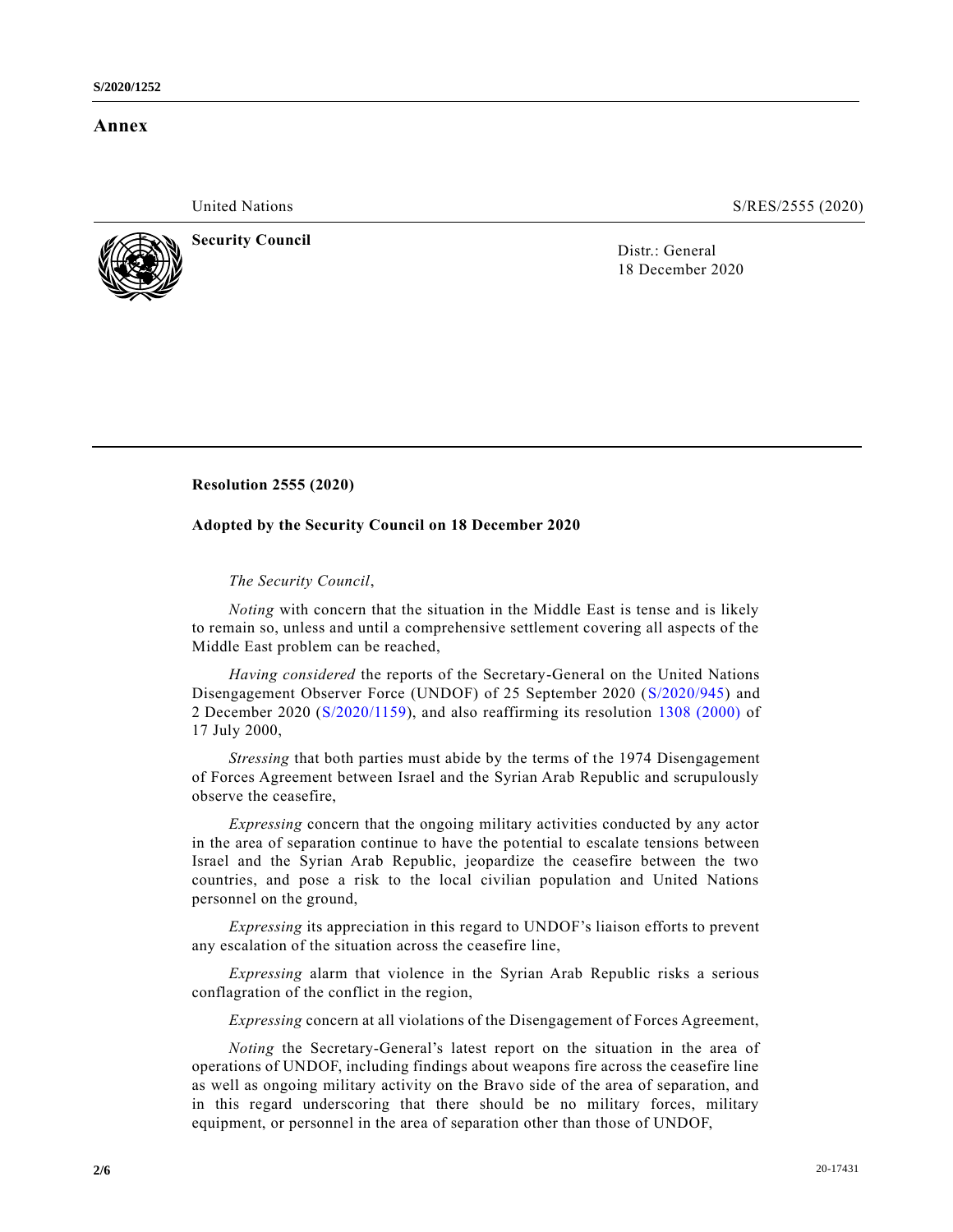*Calling* upon all parties to the Syrian domestic conflict to cease military actions throughout the country, including in the UNDOF area of operations, and to respect international humanitarian law,

*Noting* the significant threat to the UN personnel in the UNDOF area of operation from unexploded ordnance, explosive remnants of war and mines, and *emphasizing* in this regard the need for demining and clearance operations in strict compliance with the 1974 Disengagement of Forces Agreement,

*Reaffirming* its readiness to consider listing individuals, groups, undertakings, and entities providing support to the Islamic State in Iraq and the Levant (ISIL, also known as Da'esh) or to the Al-Nusra Front (also known as Jabhat Fateh al-Sham or Hay'at Tahrir al-Sham), including those who are financing, arming, planning, or recruiting for ISIL or the Al-Nusra Front and all other individuals, groups, undertakings, and entities associated with ISIL and Al-Qaida as listed on the ISIL (Da'esh) and Al-Qaida Sanctions List, including those participating in or otherwise supporting attacks against UNDOF peacekeepers,

*Recognizing* the necessity of efforts to flexibly adjust UNDOF's posture to minimize the security risk to UNDOF personnel as UNDOF continues to implement its mandate, while emphasizing that the ultimate goal is for the peacekeepers to return to UNDOF's area of operations as soon as practicable,

*Emphasizing* the importance of Security Council and troop-contributing countries having access to reports and information related to UNDOF's redeployment configuration, and reinforcing that such information assists the Security Council with evaluating, mandating, and reviewing UNDOF and with effective consultation with troop-contributing countries,

*Underscoring* the need for UNDOF to have at its disposal all necessary means and resources to carry out its mandate safely and securely, including technology and equipment to enhance its observation of the area of separation and the ceasefire line, and to improve force protection, as appropriate, and *recalling* that the theft of United Nations weapons and ammunition, vehicles and other assets, and the looting and destruction of United Nations facilities, are unacceptable,

*Expressing* its profound appreciation to UNDOF's military and civilian personnel, including those from Observer Group Golan, for their service in an ongoing, challenging operating environment, *underscoring* the important contribution UNDOF's continued presence makes to peace and security in the Middle East, *welcoming* steps taken to enhance the safety and security of UNDOF, including Observer Group Golan, personnel, and *stressing* the need for continued vigilance to ensure the safety and security of UNDOF and Observer Group Golan personnel,

*Strongly condemning* incidents threatening the safety and security of United Nations personnel,

*Expressing* its appreciation to UNDOF, including Observer Group Golan, for re-establishing its presence at Camp Faouar and for further progress towards expanding its presence in its area of operations through patrols and rehabilitation of positions on the Bravo side,

*Taking note* of the Secretary-General's plan for UNDOF to return to the Bravo side based on a continuous assessment of security in the area of separation and its surroundings, and continued discussion and coordination with the parties,

*Recalls* that UNDOF's deployment and the 1974 Disengagement of Forces Agreement are steps toward a just and durable peace on the basis of Security Council Resolution [338 \(1973\),](https://undocs.org/en/S/RES/338(1973))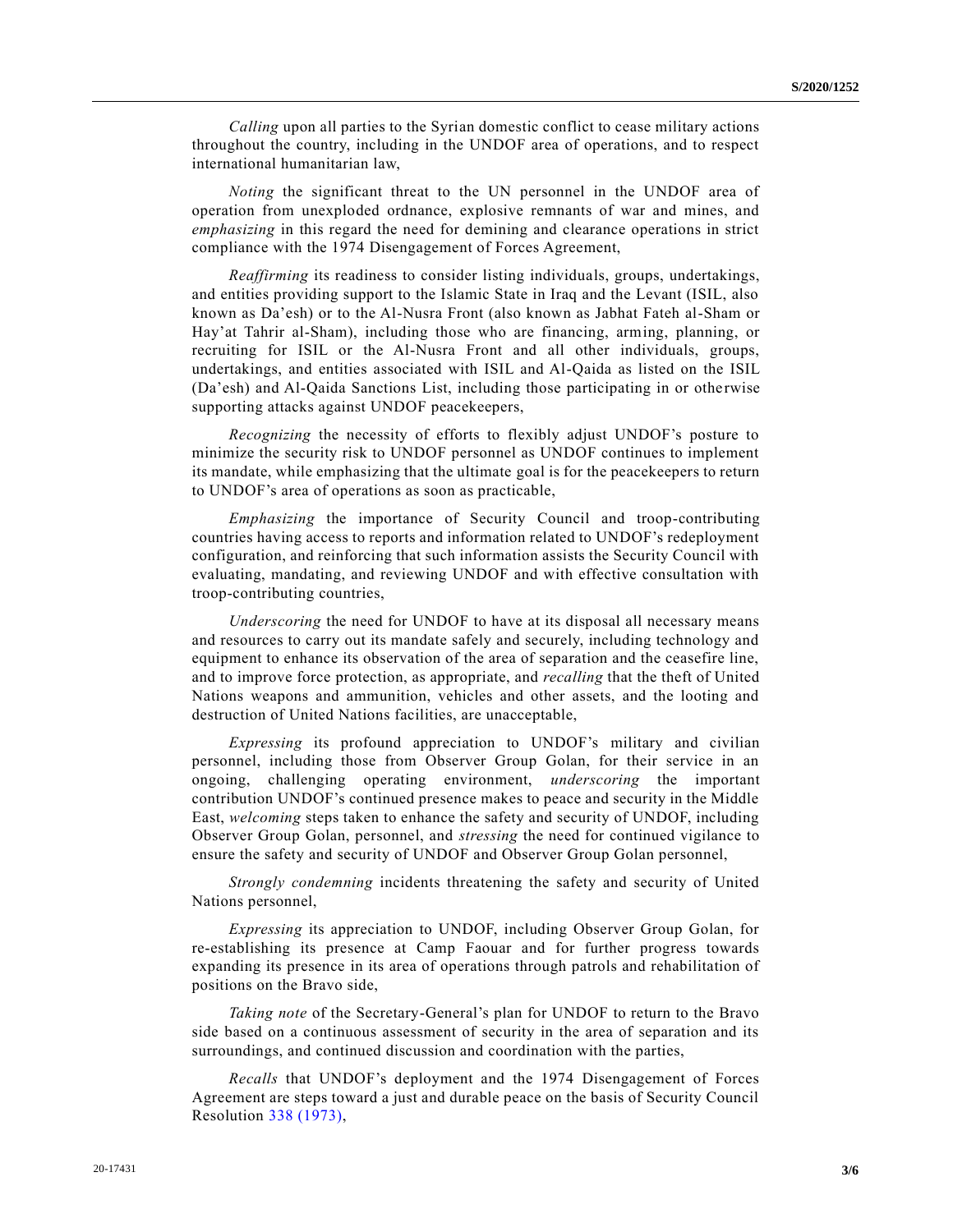*Recalling* resolution [2378 \(2017\)](https://undocs.org/en/S/RES/2378(2017)) and its request of the Secretary-General to ensure that data related to the effectiveness of peacekeeping operations, including peacekeeping performance data, is used to improve analytics and the evaluation of mission operations, based on clear and well identified benchmarks, and further recalling resolution [2436 \(2018\)](https://undocs.org/en/S/RES/2436(2018)) and its request of the Secretary-General to ensure that decisions to recognize and incentivize outstanding performance and decisions regarding deployment, remediation, training, withholding of financial reimbursement, and repatriation of uniformed or dismissal of civilian personnel, are predicated on objective performance data,

*Recalling* resolution [2242 \(2015\)](https://undocs.org/en/S/RES/2242(2015)) and its aspiration to increase the number of women in military and police contingents of United Nations peacekeeping operations,

1. *Calls upon* the parties concerned to implement immediately its resolution [338 \(1973\)](https://undocs.org/en/S/RES/338(1973)) of 22 October 1973;

2. *Stresses* the obligation on both parties to scrupulously and fully respect the terms of the 1974 Disengagement of Forces Agreement, *calls* on the parties to exercise maximum restraint and prevent any breaches of the ceasefire and the area of separation, *encourages* the parties to take full advantage of UNDOF's liaison function regularly to address issues of mutual concern, as appropriate, and to maintain their liaison with UNDOF to prevent any escalation of the situation across the ceasefire line, as well as to support the enhancement of the UNDOF liaison function, and *underscores* that there should be no military activity of any kind in the area of separation, including military operations by the Syrian Arab Armed Forces;

3. *Underlines* that UNDOF remains an impartial entity and stresses the importance to halt all activities that endanger United Nations peacekeepers on the ground and to accord the United Nations personnel on the ground the freedom to carry out their mandate safely and securely;

4. *Expresses* full support for Major General Ishwar Hamal as Head of Mission and Force Commander;

5. *Calls on* all groups other than UNDOF to abandon all UNDOF positions, and return the peacekeepers' vehicles, weapons, and other equipment;

6. *Calls on* all parties to cooperate fully with the operations of UNDOF, to respect its privileges and immunities and to ensure its freedom of movement, as well as the security of and unhindered and immediate access for the United Nations personnel carrying out their mandate, including the unimpeded delivery of UNDOF equipment and the temporary use of alternative ports of entry and departure, as required, to ensure safe and secure troop rotation and resupply activities, in conformity with existing agreements, and urges prompt reporting by the Secretary - General to the Security Council and troop-contributing countries of any actions that impede UNDOF's ability to fulfil its mandate;

7. *Calls on* the parties to provide all the necessary support to allow for the full utilization of the Quneitra crossing by UNDOF in line with established procedures and to lift COVID-19 related restrictions as soon as sanitary conditions permit, to allow UNDOF to increase its operations on the Bravo side to facilitate effective and efficient mandate implementation;

8. *Requests* UNDOF, within existing capacities and resources, member states, and relevant parties to take all appropriate steps to protect the safety, security and health of all UNDOF personnel, in line with resolution [2518 \(2020\),](https://undocs.org/en/S/RES/2518(2020)) taking into account the impact of COVID-19 pandemic;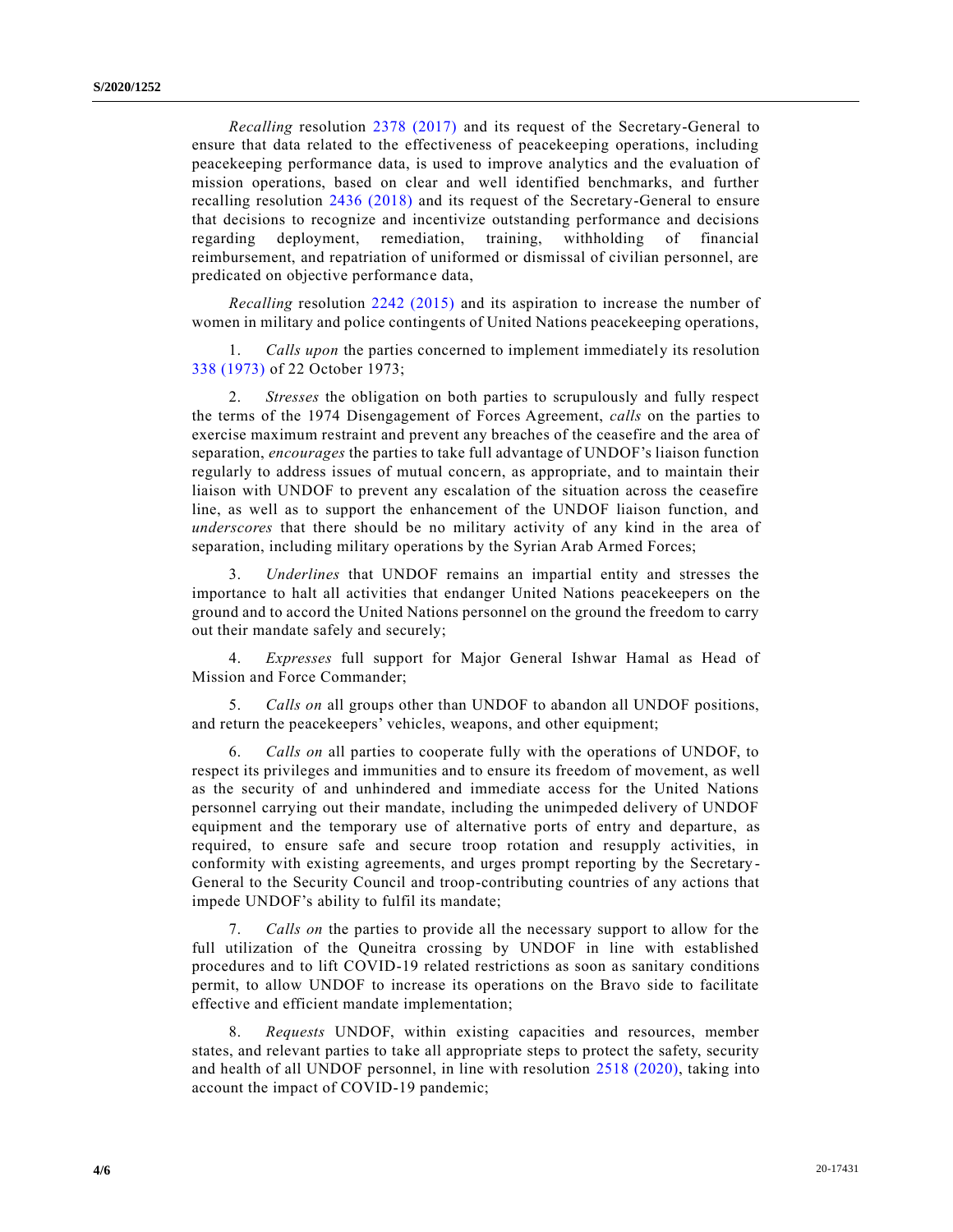9. *Welcomes* UNDOF's ongoing efforts to consolidate its presence and to intensify its operations in the area of separation, including the mission's intent to resume inspections in the area of limitation on the Bravo side conditions permitting per the Mission's assessment, as well as the cooperation of the parties to facilitate this return, together with continued efforts to plan for UNDOF's expeditious return to the area of separation, including the provision of adequate force protection, based on a continuous assessment of security in the area;

10. *Underscores* the importance of progress in the deployment of appropriate technology, including counter-improvised explosive device (IED) capabilities and a sense and warn system, as well as in addressing civilian staffing needs, to ensure the safety and security of UNDOF personnel and equipment, following appropriate consultations with the parties, and *notes* in this regard that the Secretary-General's proposal for such technologies has been delivered to the parties for approval;

11. *Encourages* the parties to the Disengagement Agreement to engage constructively to facilitate necessary arrangements with UNDOF for the force's return to the area of separation, taking into account existing agreements;

12. *Encourages* the Department of Peace Operations, UNDOF, and the UN Truce Supervision Organization to continue relevant discussions on recommendations from the 2018 independent review to improve mission performance and implementation of UNDOF's mandate;

13. *Welcomes* the initiatives undertaken by the Secretary-General to standardize a culture of performance in UN peacekeeping, *recalls* its request in resolution [2378 \(2017\)](https://undocs.org/en/S/RES/2378(2017)) and resolution [2436 \(2018\)](https://undocs.org/en/S/RES/2436(2018)) that the Secretary-General ensure that performance data related to the effectiveness of peacekeeping operations is used to improve mission operations, including decisions such as those regarding deployment, remediation, repatriation and incentives, and *reaffirms* its support for the development of a comprehensive and integrated performance policy framework t hat identifies clear standards of performance for evaluating all United Nations civilian and uniformed personnel working in and supporting peacekeeping operations that facilitates effective and full implementation of mandates, and includes comprehensive and objective methodologies based on clear and well-defined benchmarks to ensure accountability for underperformance and incentives and recognition for outstanding performance, and *calls on* the United Nations to apply this framework to UNDOF as described in resolution [2436 \(2018\),](https://undocs.org/en/S/RES/2436(2018)) *notes* the efforts of the Secretary-General to develop a comprehensive performance assessment system and *requests* the Secretary-General and troop- and police-contributing countries to seek to increase the number of women in UNDOF, as well as to ensure the full, equal, and meaningful participation of uniformed and civilian women at all levels, and in all positions, including senior leadership positions, and to implement other relevant provisions of resolution [2538](https://undocs.org/en/S/RES/2538(2020))  [\(2020\);](https://undocs.org/en/S/RES/2538(2020))

14. *Requests* the Secretary-General to continue to take all necessary measures to ensure full compliance of all personnel in UNDOF, civilian and uniformed, including mission leadership and mission support personnel with the United Nations zero-tolerance policy on sexual exploitation and abuse and to keep the Council fully informed through his reports to the Council about the Mission's progress in this regard, including by reporting on the start, agreed deadlines, and outcomes of 2272 reviews, stresses the need to prevent such exploitation and abuse and to improve how these allegations are addressed in line with resolution [2272 \(2016\),](https://undocs.org/en/S/RES/2272(2016)) and urges troopand police-contributing countries to continue taking appropriate preventive action, including vetting of all personnel, pre-deployment and in-mission awareness training, and to take appropriate steps to ensure full accountability in cases of such conduct involving their personnel through timely investigation of allegations by troop- and